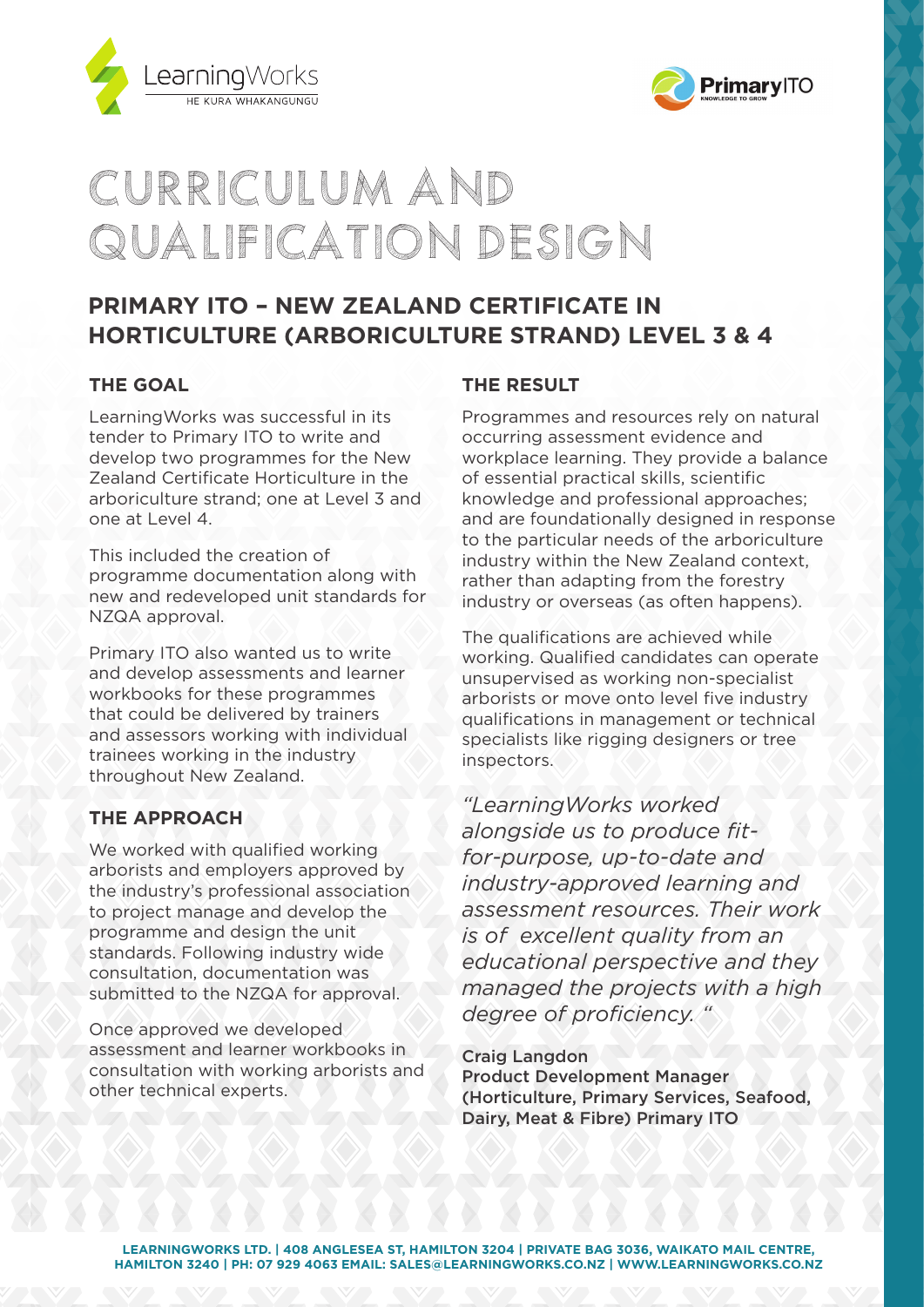



# Curriculum and Qualification Design

# **PRIMARY ITO – NEW ZEALAND CERTIFICATE IN HORTICULTURE (LANDSCAPE CONSTRUCTION) LEVEL 3 & 4**

### **SUMMARY**

LearningWorks was successful in its tender to Primary ITO to create and re-develop Assessment and Learner Guide resources for the New Zealand Certificate (NZC) in Horticulture – Landscape Construction strand.

As a result, LearningWorks would produce 10 Level 3 and 17 Level 4 resource packages. The resources packages, as print ready files, would be comprised of an Assessment Guide, a Verifier/Assessor Guide and Learner Guide.

#### **PROBLEM**

Primary ITO wanted to offer current and up-to-date resources, that enabled them to provide NZC in Horticulture (Landscape Construction) Levels 3 and 4, learning and assessment to trainees out in the industry.

#### **THE SOLUTION**

In partnership with Primary ITO, LearningWorks would create and re-develop a total of:

- 10 x Level 3 Assessment Guides
- 10 x Level 3 Learner Guides
- 17 x Level 4 Assessment Guides
- 17 x Level 4 Learner Guides.

Unit standards from New Zealand Qualifications Authority (NZQA) were to be used as the basis of the Assessment Guides.

The Learner Guides were designed to assist the learner with the assessment.

These resources would be designed to ensure that the programme allowed learners to:

- Gather natural occurring evidence
- Encourage more conversation and decision making between the learner / employer / verifier
- Apply knowledge within the workplace not only to learning but assessment.

#### **OUTCOME**

Final copies of completed resource packages were supplied to Primary ITO as InDesign files and ready for print.

*"LearningWorks worked alongside us to produce fitfor-purpose, up-to-date and industry-approved learning and assessment resources. Their work is of excellent quality from an educational perspective and they managed the projects with a high degree of proficiency. "*

Craig Langdon

Product Development Manager (Horticulture, Primary Services, Seafood, Dairy, Meat & Fibre) Primary ITO

**LEARNINGWORKS LTD. | 408 ANGLESEA ST, HAMILTON 3204 | PRIVATE BAG 3036, WAIKATO MAIL CENTRE, HAMILTON 3240 | PH: 07 929 4063 EMAIL: SALES@LEARNINGWORKS.CO.NZ | WWW.LEARNINGWORKS.CO.NZ**